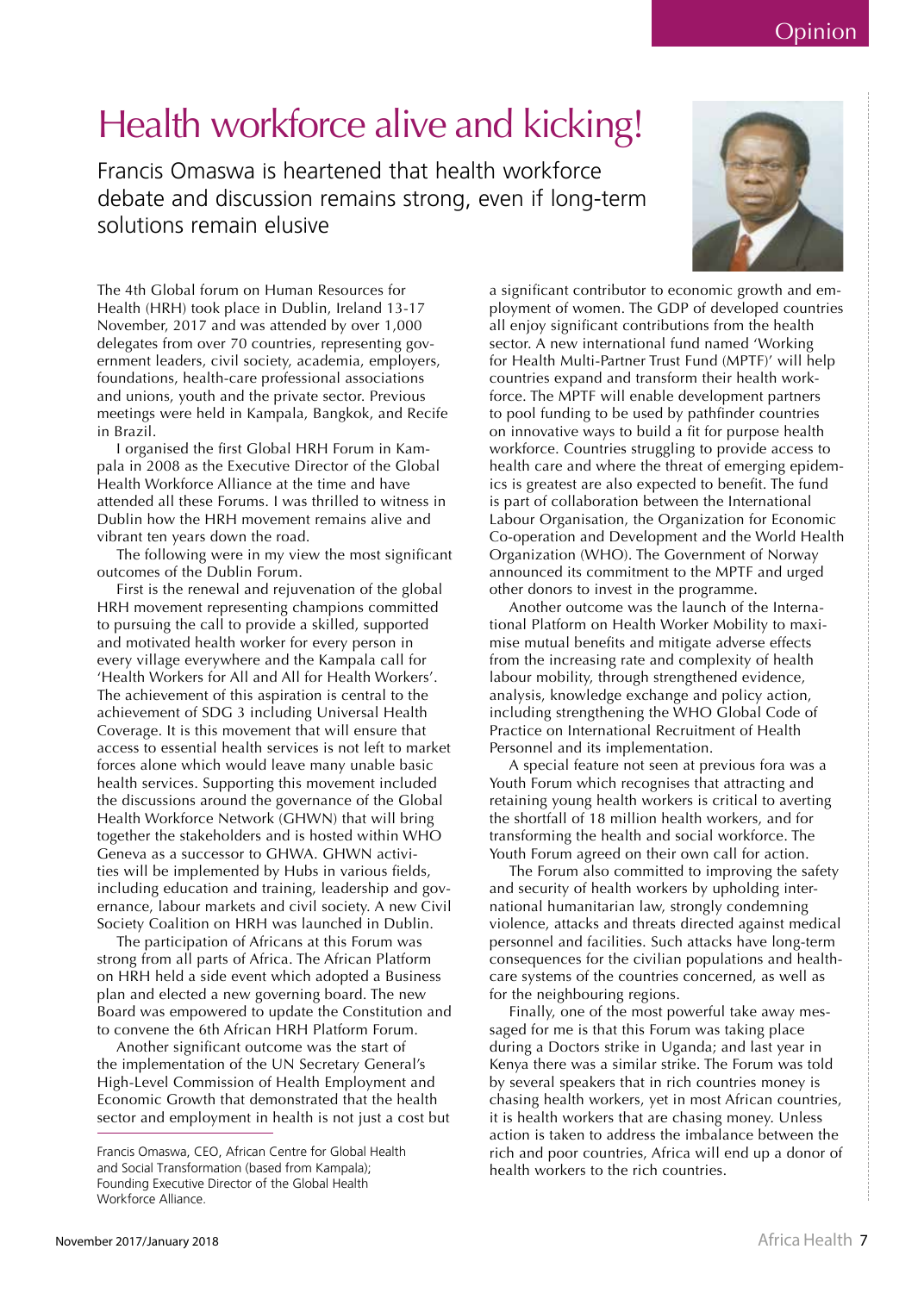# The Africa Health website

The website includes:

- The latest issue, and the back issues of Africa Health  $\bullet$
- Latest news
- The TRIP searchable database for evidence based articles and guidelines
- **Continuing Professional Development courses**
- Conference and meetings calendar
- An insight into African scientific publishing
- Subscription information
- Banner advertisements

#### Search the TRIP database for free

Here is a free database which gives you access to millions of articles, all indexed and uniquely ranked.

Content is entirely evidence-based and peerreviewed, and in addition to the scientific

articles on every medical subject you can imagine; the database also includes a host of guidelines on treatment and management protocols.

Crucial in the use of the database is the need to understand the filtering options (see image to the right) or you will find yourself